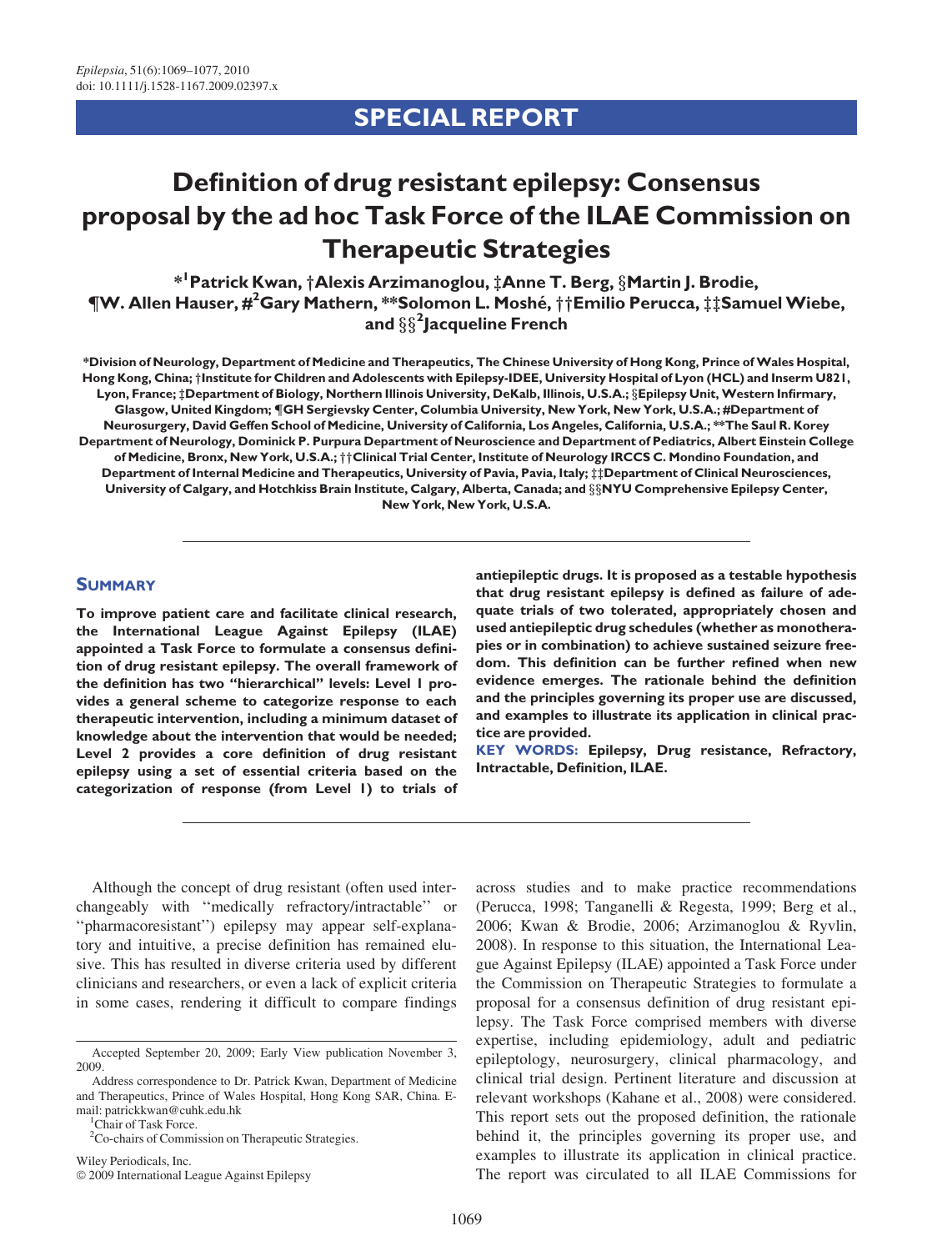comment and was approved by the Executive Committee of the ILAE during the 28th International Epilepsy Congress in Budapest, Hungary, June 28th to July 2nd, 2009. It should be emphasized that given the paucity of high quality data on the long-term prognosis of epilepsy, the proposed definition should not be regarded as a foregone conclusion, but is intended to represent a consensus opinion that needs to be tested in rigorous prospective studies and refined as new evidence emerges.

Any definition of drug resistant epilepsy should be understood and applied within the context of its intended use, because different definitions may be required for different purposes. The primary goal of this consensus definition is to improve patient care and facilitate clinical research. As such, by setting out the minimum criteria for defining drugresistant epilepsy, it aims to serve as a working definition that is pragmatic and applicable for everyday clinical management. Fulfillment of the definition in a patient should prompt a comprehensive review of the diagnosis and management, preferably by an epilepsy center. In addition, by applying the definition, practitioners (and patients) can be alerted to the type of information that should be collected during clinical consultation.

The primary target users of the definition are medical practitioners at all health care levels (including primary care practitioners, general neurologists, and epileptologists) directly involved in the clinical care of people with epilepsy. With the appropriate information collected on treatment response, we believe the definition may aid nonspecialists in recognizing patients with drug resistant epilepsy for prompt referral to specialist centers for evaluation. Other target users are clinical researchers, because adoption of a consensus definition will facilitate comparison and meaningful synthesis of results across studies. The definition may also be valuable to patients and their caretakers, as well as other interest groups such as scientists in basic research, government regulators, legislators, health care administrators, insurers, educators, and employers.

## FRAMEWORK OF DEFINITION

The overall framework of the definition comprises two "hierarchical" levels: Level 1 provides a general template or scheme to categorize outcome to each therapeutic intervention (whether pharmacologic or nonpharmacologic), including a minimum dataset about the intervention that would be needed for such purpose. Broadly, the categories of outcome include ''seizure-free,'' ''treatment failure,'' and ''undetermined,'' which are elaborated below. Level 1 forms the basis for Level 2, which provides a core definition of drug resistant epilepsy based on how many ''informative'' trials of antiepileptic drugs (AEDs) resulted in a ''treatment failure'' outcome (as defined in Level 1). This core definition may then be adapted, where appropriate, for specific purposes or clinical scenarios.

## LEVEL 1: CATEGORIZATION OF **OUTCOME TO A THERAPEUTIC INTERVENTION**

There are many dimensions in a patient's outcome to a given therapeutic intervention. The categorization scheme should be simple and practical, rather than exhaustive, to facilitate its use across a broad range of clinical and research settings. Therefore, the proposed scheme contains the two most clinically relevant outcome dimensions, namely, seizure control and occurrence of adverse effects (Table 1). Outcomes to a given intervention are categorized based on whether it rendered the patient seizure-free (Category 1) or not (Category 2). For the outcome to fall into either category, the intervention must be ''appropriate'' and ''adequate,'' each of which is defined in subsequent text of this article. Otherwise, the outcome is designated as undetermined (Category 3). Each category is then subdivided into A, B, and C, based on outcome with respect to adverse effects. This subdivision is included even though it does not contribute to the definition of drug resistance, because there is an important clinical difference between a seizure-free patient without any adverse effects, and one who is seizure free at the expense of substantial adverse effects. Capturing this information may aid clinicians in deciding interventions. The appropriate application of the scheme is based on the following assumptions and provisions.

#### Appropriateness of intervention

To be regarded as an intervention in the scheme, it must be ''appropriate'' for the patient's epilepsy and seizure type. An ''appropriate'' intervention should have previously been shown to be effective, preferably in randomized controlled studies, which provide the highest level of evidence. Instead of listing all ''appropriate'' interventions, it is suggested that

| Table 1. Scheme for categorizing outcome of an<br>intervention for epilepsy |                                                                              |                     |  |  |  |
|-----------------------------------------------------------------------------|------------------------------------------------------------------------------|---------------------|--|--|--|
| Outcome dimension <sup>a</sup>                                              |                                                                              |                     |  |  |  |
| Seizure<br>control                                                          | Occurrence of<br>adverse effects                                             | Outcome<br>category |  |  |  |
| I. Seizure-free                                                             | A. No<br>B. Yes<br>C. Undetermined                                           | ΙA<br>IB.<br>IC.    |  |  |  |
| 2. Treatment failure                                                        | A. No<br>B. Yes<br>C. Undetermined                                           | 2A<br>2B<br>2C      |  |  |  |
| 3. Undetermined                                                             | A. No<br>B. Yes<br>C. Undetermined                                           | 3A<br>3B<br>3C      |  |  |  |
|                                                                             | "See text for definitions of "seizure-free," "treatment failure," and "unde- |                     |  |  |  |

termined.'' The numeric and alphabetic nomenclature of categories does not imply gradation or hierarchy.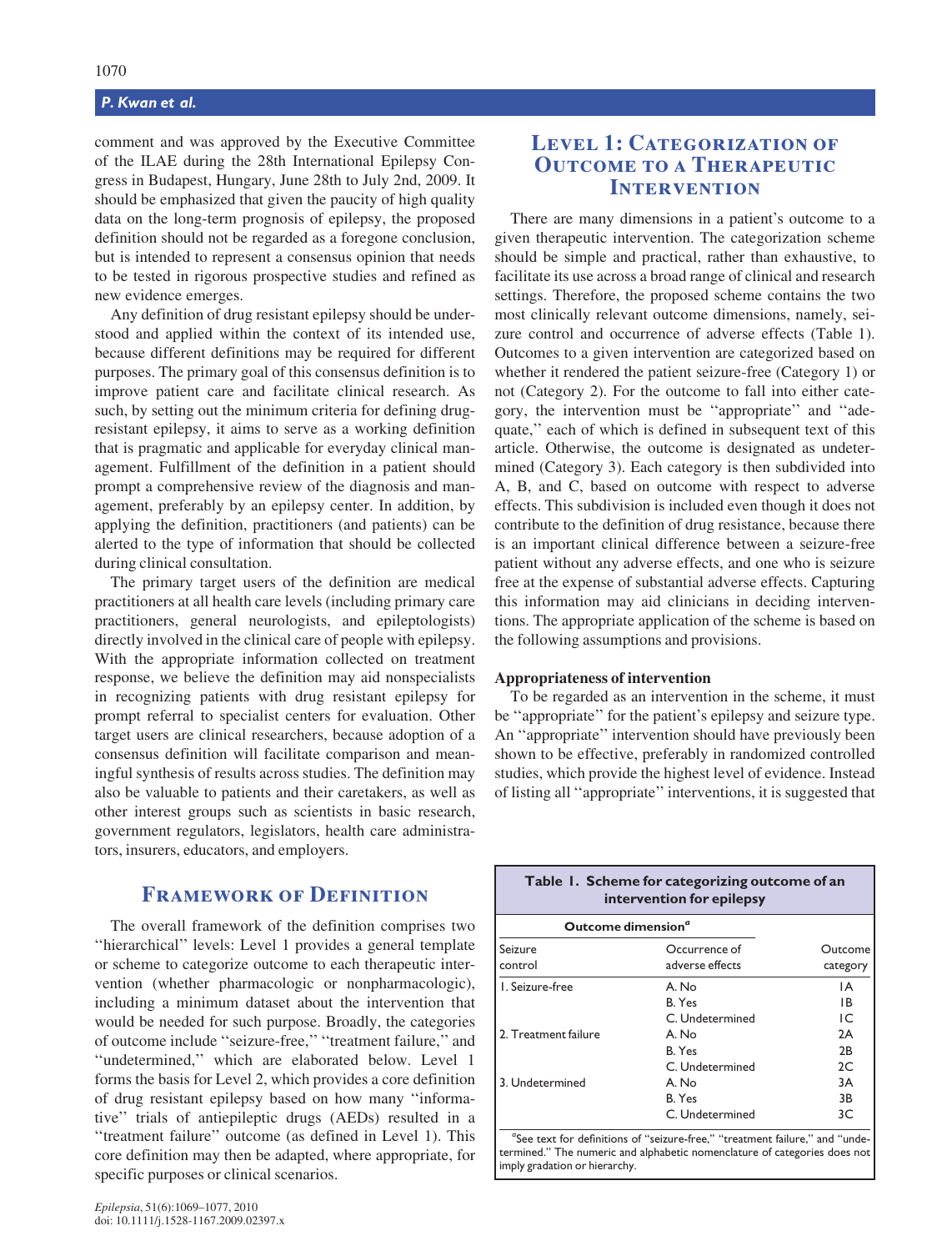anyone using this scheme justify their choices in this regard. For instance, ethosuximide would usually not be considered an appropriate intervention for focal seizures. Under most circumstances, a trial of this drug in a patient with focal epilepsy would not ''count'' toward being defined as ''drug resistance.''

### ''Adequate/informative'' versus ''uninformative'' trial

In addition to being ''appropriate,'' the intervention must have been applied ''adequately'' for a valid assessment of the treatment outcome. In general, this requires application of the intervention at adequate strength/dosage for a sufficient length of time. This may not be the case in some circumstances, for example, when a drug is withdrawn before it has been titrated to its clinically effective dose range because of an adverse effect. Although the drug has ''failed'' (i.e., it is not a suitable intervention for the patient), the ''failure'' was not because of lack of efficacy for seizure control. Such an outcome may have little bearing on the efficacy of other AEDs and generally is not considered as part of ''drug resistance'' per se. In these situations, outcome of the intervention in terms of seizure control should be categorized as ''undetermined.'' If the patient is lost to followup before outcome to an intervention can be evaluated, then seizure control and occurrence of adverse effects will both be considered ''undetermined.''

Given the wide interindividual variation in the doses required to achieve seizure freedom (Kwan & Brodie, 2001), it is difficult to rigidly define the ''clinically effective dose range'' for each AED. This is further confounded by multiple internal and external factors, including the setting in which the AED is used (monotherapy or polytherapy), the age of the patient, and the presence of hepatic or renal impairment, which may affect drug clearance. As an example, for adults, reference may be made to the World Health Organization (WHO)'s defined daily dose (DDD), which is the assumed average maintenance dose per day for a drug used for its main indication (World Health Organization, 2008). It is important to note that there should be a documented attempt to titrate the dose to a target clinically effective dose range, particularly for AEDs, the tolerability of which is strongly dependent upon gradual titration (Perucca et al., 2001).

Table 2 lists the minimum dataset required to determine whether the trial of an intervention is informative in an individual patient. In the absence of this dataset, the response should be considered undetermined. In practice, the data may be adequate for assessing adverse effects but not seizure control, or vice versa. This is acknowledged in the scheme in Table 1.

## Seizure freedom and treatment failure

Lifelong seizure freedom without adverse effects can be considered the most clinically relevant outcome of any intervention for epilepsy (Sillanpää et al., 2004; Vickrey

| whether the trial of a therapeutic intervention is<br>informative                                                                                    |
|------------------------------------------------------------------------------------------------------------------------------------------------------|
| Nature of the intervention (e.g., type of drug, in the case of antiepileptic<br>drug treatment)                                                      |
| Mode of application (e.g., formulation, dose, dosing interval, and patient's<br>compliance in case of an antiepileptic drug)<br>Duration of exposure |
| Occurrence of seizures and adverse effects during the trial period<br>Whether there was any effort to optimize dose                                  |
| Reason(s) for discontinuation (if applicable)<br>Unsatisfactory seizure control                                                                      |
| Adverse effects<br>Long-term seizure freedom<br>Psychosocial reasons, for example, planning for pregnancy                                            |
| Administrative reasons, for example, lost to follow up<br>Financial issues, for example, cannot afford treatment                                     |
| Patient/caretaker preference<br>Other reasons                                                                                                        |

Table 2. Minimum dataset required to determine

et al., 1995; Jacoby et al., 2007; Téllez-Zenteno et al., 2007). Therefore, under the scheme, seizure outcome is dichotomized into seizure-free (Category 1) or treatment failure (Category 2). The term "seizure-free" refers to freedom from all seizures, including auras. It is acknowledged that different seizure types in different individuals may be associated with variable degrees of impact, which is a matter of appreciation and would be taken into account by the treating clinician when deciding the most appropriate course of action for the patient. Therefore, for practicality, occurrence of any seizure is regarded to indicate failure of the treatment to lead to seizure freedom.

Breakthrough seizures that occur in temporal proximity to potentially seizure provoking external factors such as sleep deprivation, menstruation, intercurrent febrile illness, and so on, pose difficulties in categorization because the causal association between the external factor and the seizure is often uncertain. In general, seizures that occur under these circumstances should still be considered as evidence of inadequate seizure control and hence treatment failure, but seizure relapse due to poor treatment compliance should not.

In deliberating what constitutes an adequate period without seizures for a patient to be regarded as ''seizure-free,'' two main factors were considered. First, the duration of follow-up required to determine whether a therapeutic intervention has had an appreciable impact on seizure occurrence is dependent on the preintervention seizure frequency. For instance, it would not be surprising for a patient with only one seizure in the previous year to remain seizure-free for the next 6 months after starting a new intervention, but it would be premature and unwarranted to claim that the therapeutic intervention is responsible for a patient's freedom from seizures until sufficient time has passed.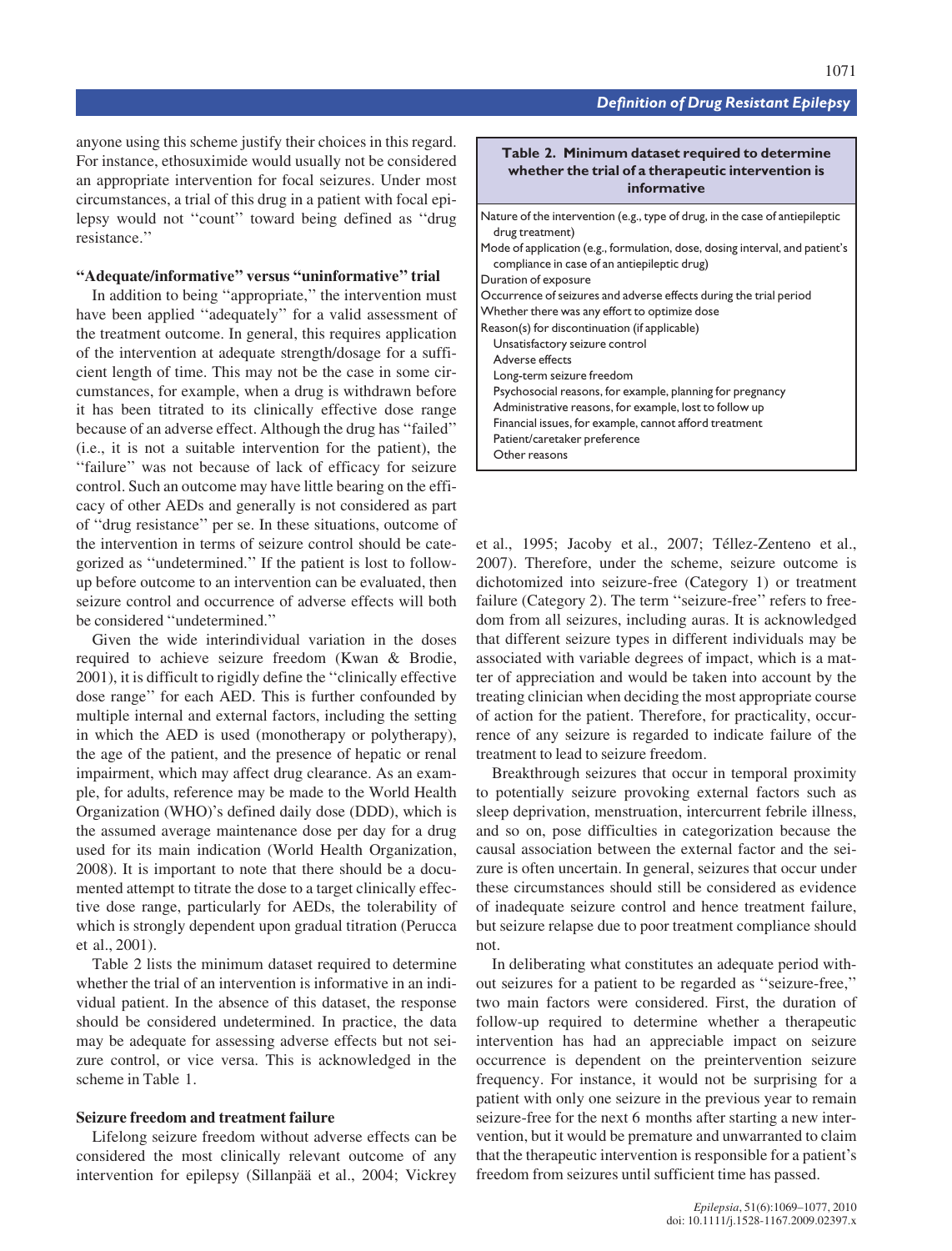The "rule of three" for calculating confidence intervals for zero events can be used in this setting (Hanley & Lippman-Hand, 1983). To be 95% certain that a patient's seizure frequency has at very least decreased (i.e., there has been some therapeutic effect), a seizure-free duration that is at least three times the longest interseizure interval prior to starting a new intervention would need to be observed. For example, if prior to the intervention the patient had intervals without seizures of up to 6 months, a seizure-free period of 18 months would be required to reasonably conclude that his seizure frequency is lower than that prior to the intervention. It should be noted that, in theory, patients with even more infrequent seizures would have to be followed up for many years to determine whether their seizures had truly come under control. This is not practical, either in research or clinical settings. For this reason we recommend that three times the longest interseizure interval be used as an indicator of positive treatment response. Given that an initiation or change of intervention regimen is often not indicated for seizures occurring less than once per year, the longest preintervention interseizure interval should be determined from seizures occurring within the preceding 12 months. For practical purpose, interseizure interval should be derived according to days on which one or more seizure has occurred. Obviously, at least two seizures must have been documented to determine the preintervention interseizure interval; therefore, this approach cannot be applied to a patient treated after a single seizure.

The other main consideration is the need to document a sustained response that is clinically meaningful. Studies including patients treated medically (Sillanpää & Shinnar, 2005; Jacoby et al., 2007) or surgically (Markand et al., 2000; Spencer et al., 2007) show that absolute seizure freedom, usually taken as at least 12 months, is the only relevant outcome consistently associated with meaningful improvement in quality of life. In a community-based survey, patients with one or more seizures over the last 2 years had higher levels of anxiety and depression, greater perceived stigma and impact of epilepsy, and lower employment rates than did those who were seizure-free (Jacoby et al., 1996). In many countries, having even one seizure per year poses restrictions on driving (Fisher et al., 1994; Berg & Engel, 1999). Therefore, there was consensus that seizure-free duration should be at least 12 months.

Based on the preceding consideration, seizure freedom (Category 1 outcome) is defined as freedom from seizures for a minimum of three times the longest preintervention interseizure interval (determined from seizures occurring within the past 12 months) or 12 months, whichever is longer. On the other hand, treatment failure (Category 2 outcome) is defined as recurrent seizure(s) after the intervention has been adequately applied (as defined earlier). If a patient has been seizure-free for three times the preintervention interseizure interval but for <12 months, seizure control should be categorized as ''undetermined.'' However, if the patient experiences another seizure before the end of the 12-month period, the treatment is considered ''failed,'' even though the seizure frequency has reduced compared with baseline. We acknowledge that a therapeutic intervention may lead to a clinically meaningful reduction in seizure frequency (or severity) that stops short of seizure freedom. Categorization of such a response may be considered at a later date for incorporation into the scheme.

#### Occurrence of adverse effects

By adapting the WHO's definition of adverse drug reaction (World Health Organization, 1972), an adverse effect to any therapeutic intervention for epilepsy may be defined as ''any response to an intervention which is noxious and unintended, and which occurs when the intervention is applied with modalities normally used in humans for the treatment of epilepsy.'' The WHO definition has generally been interpreted as implying that there should be no error in the use of the intervention (Leape, 1995; Edwards & Aronson, 2000), an important consideration that is consistent with the concept of ''appropriateness'' of intervention, as already discussed.

Assessing adverse effects is fraught with difficulties, and some elements of subjectivity are unavoidable. Critical issues in the assessment are the methodology used to detect and quantify adverse effects, and the criteria applied to establish the causality link with the applied intervention. In particular, relying on unstructured interviews and a general medical examination may lead to underestimation of adverse effects, whereas the use of checklists and questionnaires can lead to overestimation (Baker et al., 1998; Carreño et al., 2008). Some important adverse effects, such as vigabatrin-induced visual field defects, may only be identifiable with specialized laboratory tests (Wild et al., 2007). Algorithms for causality assessment have been developed (Karch & Lasagna, 1977; Edwards & Aronson, 2000). Even when causality has been established, assessing the clinical impact of an adverse effect on the individual's well being or quality of life is a challenging task. In most clinical situations, however, treating physicians can make a reasonable subjective judgment based on results of medical examination and interviews with patient and family members, and we suggest that such judgment be applied when categorizing the presence or absence of adverse effects in response to an intervention.

#### Other dimensions of outcome

For practical purposes, other dimensions of outcome are not included in the current scheme, but their importance is recognized and they may be incorporated into future schemes. These dimensions may include factors such as psychosocial outcomes and level of patient satisfaction. A variety of quality of life scales have been developed and are widely applied in research settings (Leone et al., 2005). From a patient-centered care perspective, patients'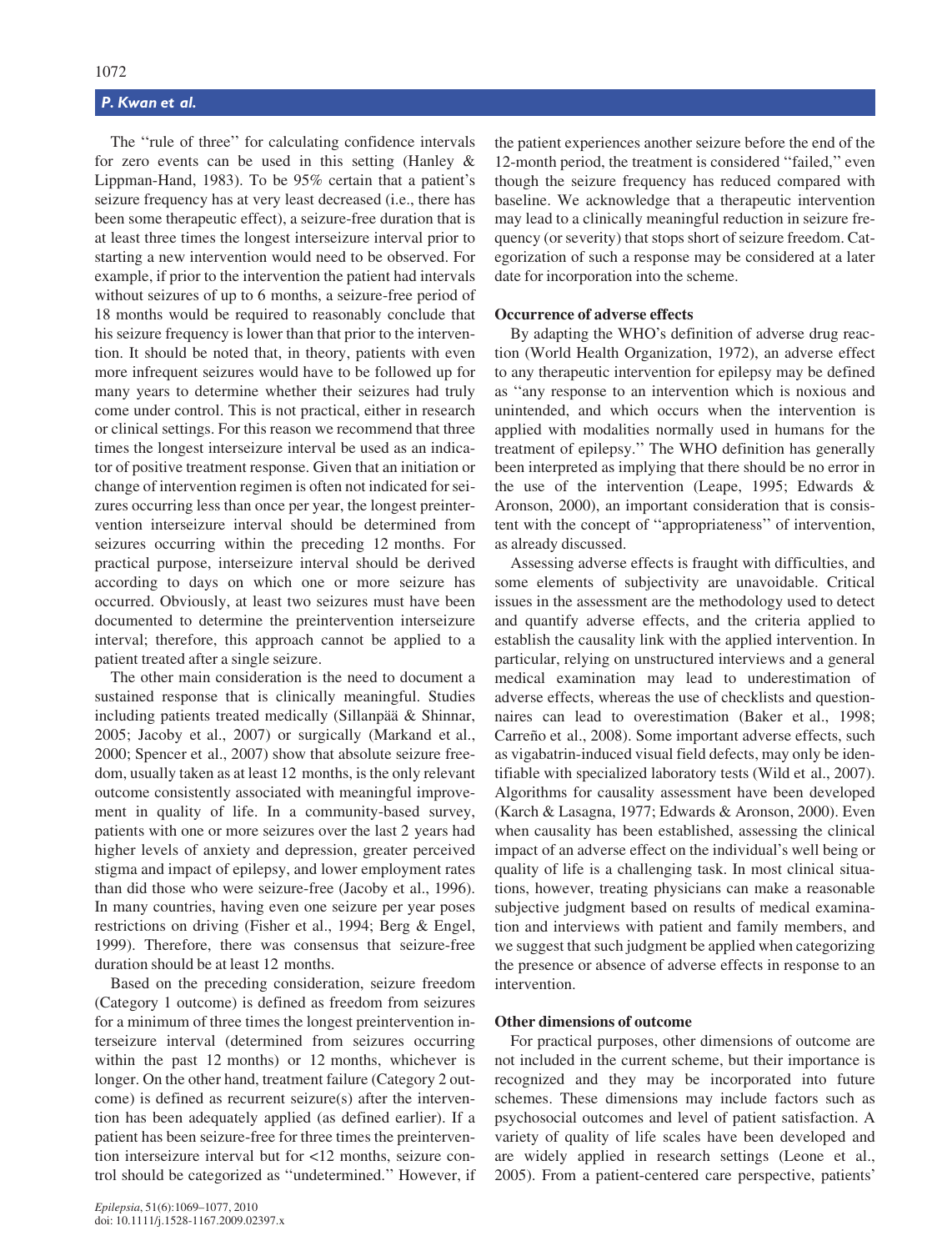satisfaction with an intervention should be the final arbiter in defining its success or failure. Patients' satisfaction extends beyond measurement of seizure control, adverse effects, or quality of life scores, and may be influenced by a broad range of internal and external variables, such as, in the case of epilepsy surgery, preoperative expectations, postoperative affect, ability to discard the sick role, subsequently obtaining employment, and perceived success (Wass et al., 1996; Wilson et al., 1999; Reid et al., 2004; Chin et al., 2006). Although the construct of patient satisfaction with an intervention is multifaceted and complex, it has been successfully evaluated using simple, single-item, or few-item rating scales, such as dichotomous yes/no questions, or graded point scales. Clinicians may be encouraged to include one of these measures in their assessment when assessing success or failure of an intervention and in clinical decision making.

## Level 2: Definition of Drug Resistant Epilepsy

Drug responsiveness of a patient's epilepsy should be regarded as a dynamic process rather than a fixed state. Instead of being constant, the course of epilepsy sometimes fluctuates (Berg et al., 2009), and apparent changes in responsiveness to AED treatment may merely represent shifts in the pathophysiology of the underlying disorder. The classification of a patient's epilepsy as drug resistant at a given point in time is valid only at the time of the assessment and does not necessarily imply that the patient will never become seizure-free on further manipulation of AED therapy (Huttenlocher & Hapke, 1990; Berg et al., 2001, 2006; Callaghan et al., 2007; Luciano & Shorvon, 2007; Schiller & Najjar, 2008).

The number of AEDs that needs to have failed for the epilepsy to be defined as drug resistant was extensively debated within the Task Force. An implicit assumption in any definition is that seizure freedom will not or is very unlikely to be attained with further manipulation of AED therapy. Therefore, any definition must be based on an assessment of the probability of subsequent remission after each drug failure. Ideally, the evidence should be derived from large-scale, prospective, long-term, population-based studies including both adults and children at the point of diagnosis or treatment initiation, and should be based on an assessment of outcome after failure of successive informative AED trials. Few, if any, studies in the literature meet such requirement. Observational cohort studies of newly diagnosed epilepsy in adults (Kwan & Brodie, 2000; Mohanraj & Brodie, 2006) and children (Arts et al., 2004) suggest that once a patient has failed trials of two appropriate AEDs, the probability of achieving seizure freedom with subsequent AED treatments is modest. Recent studies appear to suggest that a proportion of these patients may still become seizure-free with subsequent drug manipulation (Callaghan et al., 2007; Luciano &

Shorvon, 2007), but these studies were retrospective and sampled prevalent cases, and did not take into account the reasons for failure which, as already discussed, may indicate that the AEDs have not been adequately tried. A recent report from a prospective study in children documented that although many patients who had failed two informative trials of AEDs had periods of seizure freedom with further drug trials, lasting remission remained elusive (Berg et al., 2009).

On the basis of a careful deliberation of the available evidence, building on Level 1 of the definition framework, for operational purposes, the following definition is proposed:

## Drug resistant epilepsy may be defined as failure of adequate trials of two tolerated and appropriately chosen and used AED schedules (whether as monotherapies or in combination) to achieve sustained seizure freedom.

It should be stressed that the consensus to adopt the failure of two (rather than greater numbers) AED schedules in the definition represents a testable hypothesis and aims to avoid unnecessary delay in evaluation, and may be revised as more high quality data become available.

In addition to number of AEDs failed, two other elements are most commonly included in definitions of drug resistant epilepsy in the literature, namely, the frequency of seizures and duration of follow-up. In the proposed definition, ''failure'' and ''sustained seizure freedom'' are as defined in Level 1 (categorization of intervention outcome) of the definition framework, which already incorporates seizure frequency and treatment duration, so that separate criteria for these elements are redundant. Applying the categorization of intervention outcome (Table 1), drug resistance is defined as having Category 2 outcome for trials of at least two AEDs (monotherapies or in combination) without a Category 1 outcome on the drug(s) currently taken. Drug resistance should be defined only by informative trials, that is, the two AEDs should have been appropriately chosen and adequately tried, and that none of the outcomes that will be counted toward the two drug failures should be ''undetermined." In other words, some patients may "fail" many AEDs before they fail two that are ''appropriate'' and in a way that is ''informative.''

## Drug-responsive epilepsy and apparent fluctuation in drug responsiveness

It follows from Level 1 of the definition framework that a person's epilepsy can be classified as ''drug responsive'' if he/she is having a Category 1 outcome to the current AED regimen, that is, he/she has been seizure-free for a minimum of three times the longest pretreatment interseizure interval, or 12 months, whichever is longer.

During its long and sometimes fluctuating course a person's epilepsy may not fulfill the definition criteria for either drug resistant or drug-responsive epilepsy at certain time points. In such circumstances, drug responsiveness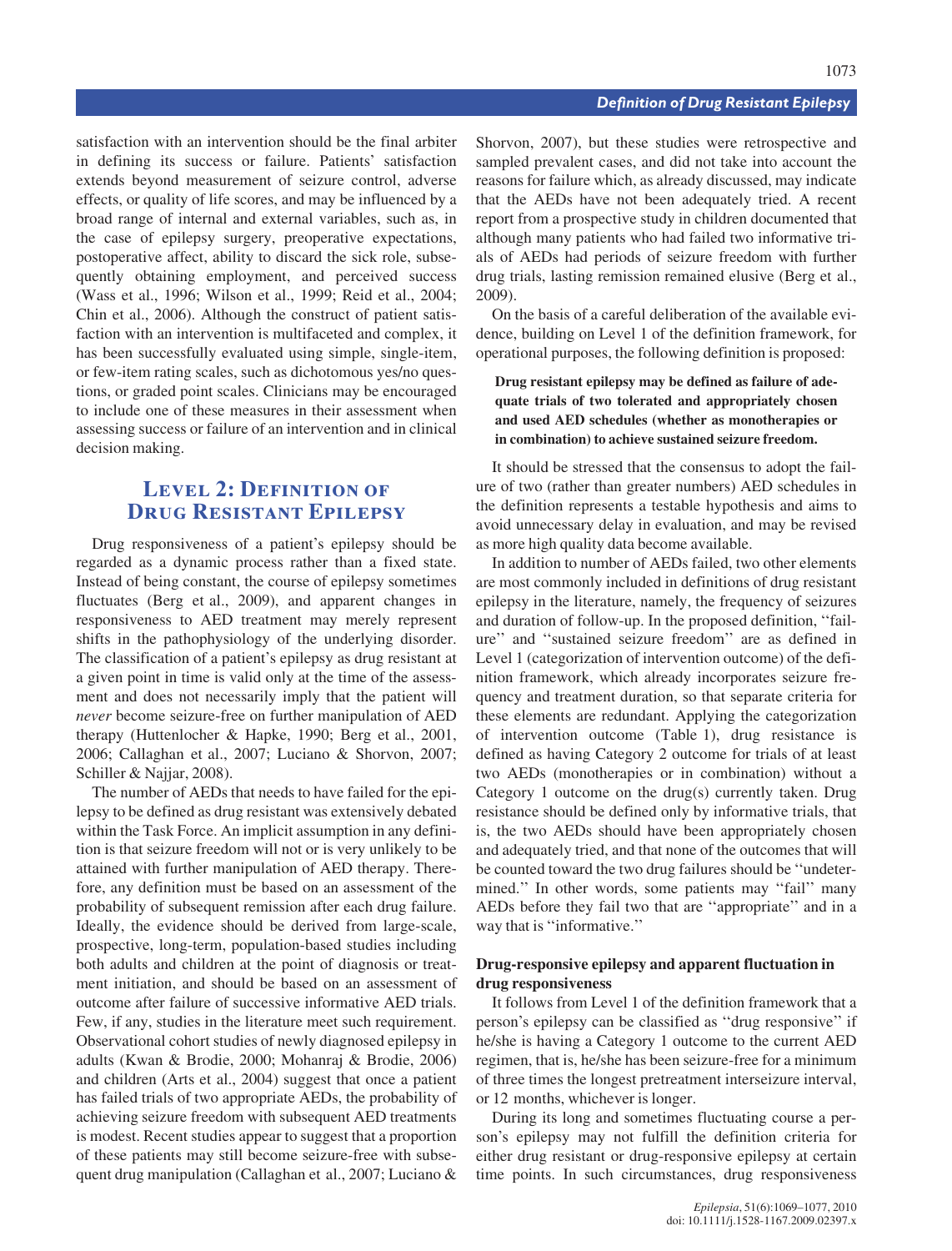| Patient history | Narrative drug                                                                                                                                                                                                                                                                                                                                                                                                                                                                                                                                                                                                                                | Level I-categorization<br>of treatment outcome                                                                                                                  | Level 2-classification<br>of drug responsiveness<br>of epilepsy | <b>Notes</b>                                                                                                                                                                                                                                                                                                                                                                                                                                                                                                                                                                                        |
|-----------------|-----------------------------------------------------------------------------------------------------------------------------------------------------------------------------------------------------------------------------------------------------------------------------------------------------------------------------------------------------------------------------------------------------------------------------------------------------------------------------------------------------------------------------------------------------------------------------------------------------------------------------------------------|-----------------------------------------------------------------------------------------------------------------------------------------------------------------|-----------------------------------------------------------------|-----------------------------------------------------------------------------------------------------------------------------------------------------------------------------------------------------------------------------------------------------------------------------------------------------------------------------------------------------------------------------------------------------------------------------------------------------------------------------------------------------------------------------------------------------------------------------------------------------|
| T               | A patient had one seizure in January<br>2006 and two seizures in October<br>2006. After starting treatment in<br>November 2006 he has been seizure<br>free for 30 months with no adverse<br>effect                                                                                                                                                                                                                                                                                                                                                                                                                                            | One current drug with<br>seizure-free outcome<br>(Cat. IA)                                                                                                      | Drug responsive                                                 | The longest pretreatment interseizure<br>interval was 9 months (January-October<br>2006). The patient has had no seizure<br>for more than three times the pretreatment<br>interseizure interval and for more than<br>12 months                                                                                                                                                                                                                                                                                                                                                                      |
| $\overline{2}$  | A 16-year-old patient was started on<br>valproate 2 years ago after<br>experiencing two seizures in 6 months,<br>and has been seizure-free since with<br>mild sedation. He reports a history<br>of an apparently nonfebrile<br>convulsive seizure when he was<br>6 years of age                                                                                                                                                                                                                                                                                                                                                               | One current drug with<br>seizure-free outcome<br>$(Cat.$ IB)                                                                                                    | Drug responsive                                                 | The longest pretreatment interseizure<br>interval was 6 months. The patient has<br>had no seizure for more than three times<br>the pretreatment interseizure interval and<br>for more than 12 months. The seizure that<br>occurred at 6 years of age (more than<br>12 months prior to starting treatment) is<br>not relevant to determining the responsive<br>ness of his current epilepsy                                                                                                                                                                                                          |
| 3               | A 40-year old man was diagnosed to<br>have partial epilepsy 20 years ago.<br>He reported "I was on phenytoin<br>initially for a short period, it didn't<br>work and they took me off." He was<br>then given an adequate trial of<br>carbamazepine but continued to have<br>monthly seizures. Levetiracetam<br>was added 1 year ago and tried<br>adequately. He now has seizures once<br>every 3 months                                                                                                                                                                                                                                        | One previous drug with<br>undetermined outcome<br>(Cat. 3C). Two current drugs<br>with treatment failure outcome<br>(Cat. 2)                                    | Drug resistant                                                  | Outcome of phenytoin treatment was<br>undetermined because of lack of sufficient<br>data (see Table 2). Nonetheless, he has<br>failed informative trials with two appropriate<br>AEDs. Treatment with levetiracetam is<br>considered failed because despite reduction<br>in seizure frequency, seizure free duration<br>$is < 12$ months                                                                                                                                                                                                                                                            |
| 4               | A patient was newly started on<br>carbamazepine after two partial<br>seizures in 9 months. He has had no<br>seizures for 12 months since                                                                                                                                                                                                                                                                                                                                                                                                                                                                                                      | One current drug with<br>undetermined outcome<br>(Cat. 3)                                                                                                       | Undefined                                                       | The pretreatment interseizure interval was<br>9 months. Although the patient has had no<br>seizure for 12 months, the duration is less<br>than three times the pretreatment<br>interseizure interval, hence outcome to<br>treatment is undetermined and drug<br>responsiveness of epilepsy is undefined                                                                                                                                                                                                                                                                                             |
| 5               | A 16-year-old girl was started on<br>carbamazepine a week after she<br>had a tonic-clonic seizure in the<br>morning, with a history (not<br>recognized by her doctor at the<br>time) of jerks over the past<br>3 months. The jerks got<br>worse after 2 months on<br>carbamazepine 800 mg/day.<br>EEG later showed generalized<br>polyspike and wave discharge. She<br>was diagnosed to have juvenile<br>myoclonic epilepsy and was<br>switched to lamotrigine, which<br>was stopped after 2 weeks<br>(dosage at the time, 50 mg/day)<br>because of a rash. She is now on<br>valproate 2 g/day for 3 months,<br>but occasional jerks continue | One previous inappropriate<br>drug. One previous drug<br>with undetermined outcome<br>(Cat. 3B). One current drug<br>with treatment failure<br>outcome (Cat. 2) | Undefined                                                       | Carbamazepine is recognized to exacerbate<br>myoclonic seizures and, in this case, is not<br>considered an appropriate treatment for<br>the patient's epilepsy syndrome.<br>Lamotrigine and valproate are appropriate<br>treatments, but outcome in terms of seizure<br>control of lamotrigine is undetermined<br>because it was stopped due to an adverse<br>effect during titration, before a dose range<br>usually regarded as optimal could be<br>reached. Thus the patient has failed only<br>one drug (valproate) so far, and the drug<br>responsiveness of her epilepsy remains<br>undefined |
| 6               | A patient is having more than one<br>seizure per day for 3 months despite<br>adequate trials of four appropriate<br>AEDs. Patient is taking one drug<br>currently                                                                                                                                                                                                                                                                                                                                                                                                                                                                             | Three previous drugs and one<br>current drug with treatment<br>failure outcome (Cat. 2)                                                                         | Drug resistant                                                  | The patient has failed more than two<br>appropriate AEDs                                                                                                                                                                                                                                                                                                                                                                                                                                                                                                                                            |

Г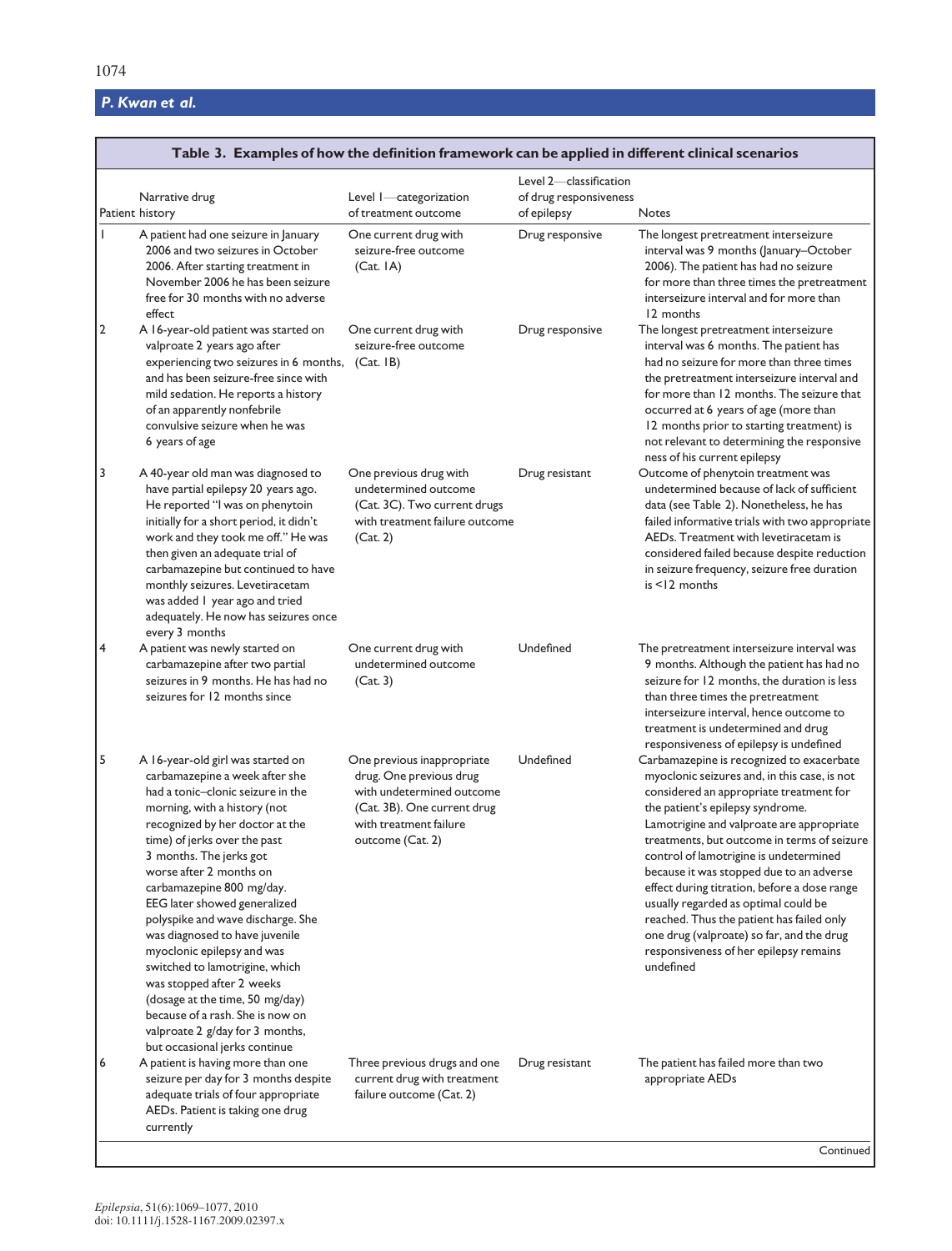| Table 3. Continued.                                   |                                                                                                                         |                                                                                                                              |                                                                 |                                                                                                                                                                                                                                                                                                                                                                                   |
|-------------------------------------------------------|-------------------------------------------------------------------------------------------------------------------------|------------------------------------------------------------------------------------------------------------------------------|-----------------------------------------------------------------|-----------------------------------------------------------------------------------------------------------------------------------------------------------------------------------------------------------------------------------------------------------------------------------------------------------------------------------------------------------------------------------|
| Patient                                               | Narrative drug history                                                                                                  | Level I-categorization<br>of treatment outcome                                                                               | Level 2-classification<br>of drug responsiveness<br>of epilepsy | <b>Notes</b>                                                                                                                                                                                                                                                                                                                                                                      |
| 6                                                     | After adding drug X, patient 6 has had<br>no seizure for 8 months                                                       | Four previous drugs with<br>treatment failure outcome<br>(Cat. 2). One current drug<br>with undetermined outcome<br>(Cat. 3) | Drug resistant                                                  | Outcome of treatment with drug X is<br>undetermined and the epilepsy remains<br>drug resistant because the patient has not<br>been seizure-free for 12 months                                                                                                                                                                                                                     |
| 6                                                     | With further follow-up patient 6 has<br>had no seizure for 24 months                                                    | Four previous drugs with<br>treatment failure outcome<br>(Cat. 2). One current drug<br>with seizure-free outcome<br>(Cat. 1) | Drug responsive                                                 | The patient has had no seizures for more<br>than three times the pretreatment<br>interseizure interval and for more than<br>12 months                                                                                                                                                                                                                                             |
| 6                                                     | Patient 6 has two seizures within<br>I month                                                                            | Four previous drugs and one<br>current drug with treatment<br>failure outcome (Cat. 2)                                       | Undefined                                                       | The patient is no longer seizure free,<br>treatment of drug X is failed, but the<br>"clock" is "reset" for considering the<br>epilepsy to be drug resistant again in future<br>after it has been drug responsive. Thus at<br>present the epilepsy does not fulfill the<br>criteria of drug resistant (unless the patient<br>fails at least one further drug after the<br>relapse) |
| 6                                                     | Two more appropriate AEDs are<br>added at adequate dosage but<br>patient 6 continues to have seizures<br>once per month | Four previous drugs and three<br>current drugs with treatment<br>failure outcome (Cat. 2)                                    | Drug resistant                                                  | After the relapse the patient has failed<br>more than two adequate trials of<br>appropriate AEDs                                                                                                                                                                                                                                                                                  |
| AED, antiepileptic drug; EEG, electroencephalography. |                                                                                                                         |                                                                                                                              |                                                                 |                                                                                                                                                                                                                                                                                                                                                                                   |

should be temporarily classified as ''undefined.'' This occurs, for instance, in a newly diagnosed patient who has not experienced the duration required for defining seizure freedom, or in a patient who has failed informative trials of less than two AEDs.

Other scenarios that pose difficulty in classification occur when there appears to be a change in drug responsiveness of the epilepsy during its dynamic course. In these scenarios the classification should be reviewed and revised accordingly. For instance, a patient with drugresistant epilepsy stops having seizures upon receiving a new AED regimen but the duration does not yet meet the criteria for defining seizure freedom. For clarity, it is proposed that outcome of the individual drug (Level 1) should be categorized as ''undetermined'' and the overall drug responsiveness (Level 2) should remain as drug resistant unless and until sufficient time has passed to reclassify the epilepsy as drug responsive (i.e., seizurefree for three times pretreatment interseizure interval, or 12 months, whichever is longer).

In the opposite scenario, seizure relapses in a seizure-free patient. In this situation clearly the epilepsy is no longer drug responsive, but it can only be considered drug resistant if it subsequently meets the criteria for resistance. It is proposed that, if only one seizure has recurred, the outcome of the individual drug (Level 1) should be categorized as

''undetermined'' and the overall drug responsiveness (Level 2) should be classified as ''undefined.'' If two seizures have recurred, outcome to the individual drug(s) should be categorized as treatment failure, and the overall drug responsiveness remains ''undefined.'' If an additional AED is adequately tried and failed, then the epilepsy is redefined as drug resistant. If the patient has had no further seizure for three times the interseizure interval (of the relapsed seizures) or 1 year, whichever is longer, the epilepsy is redefined as drug responsive. It is proposed that this classification approach also applies to the scenarios where the epilepsy had been drug resistant before the patient became seizure free. Because there is a paucity of data on the seizure pattern in such scenarios it is acknowledged that such a classification approach is largely empirical and needs to be tested for its validity in prospective studies.

## Application of the Definition in Specific Scenarios

We recommend application of the consensus definition to diverse clinical and research scenarios. For instance, the core definition may be applied, after adaptation, to the selection of candidates for epilepsy surgery or for referral to an epilepsy center for a comprehensive evaluation. Obviously, because presurgical evaluation and surgery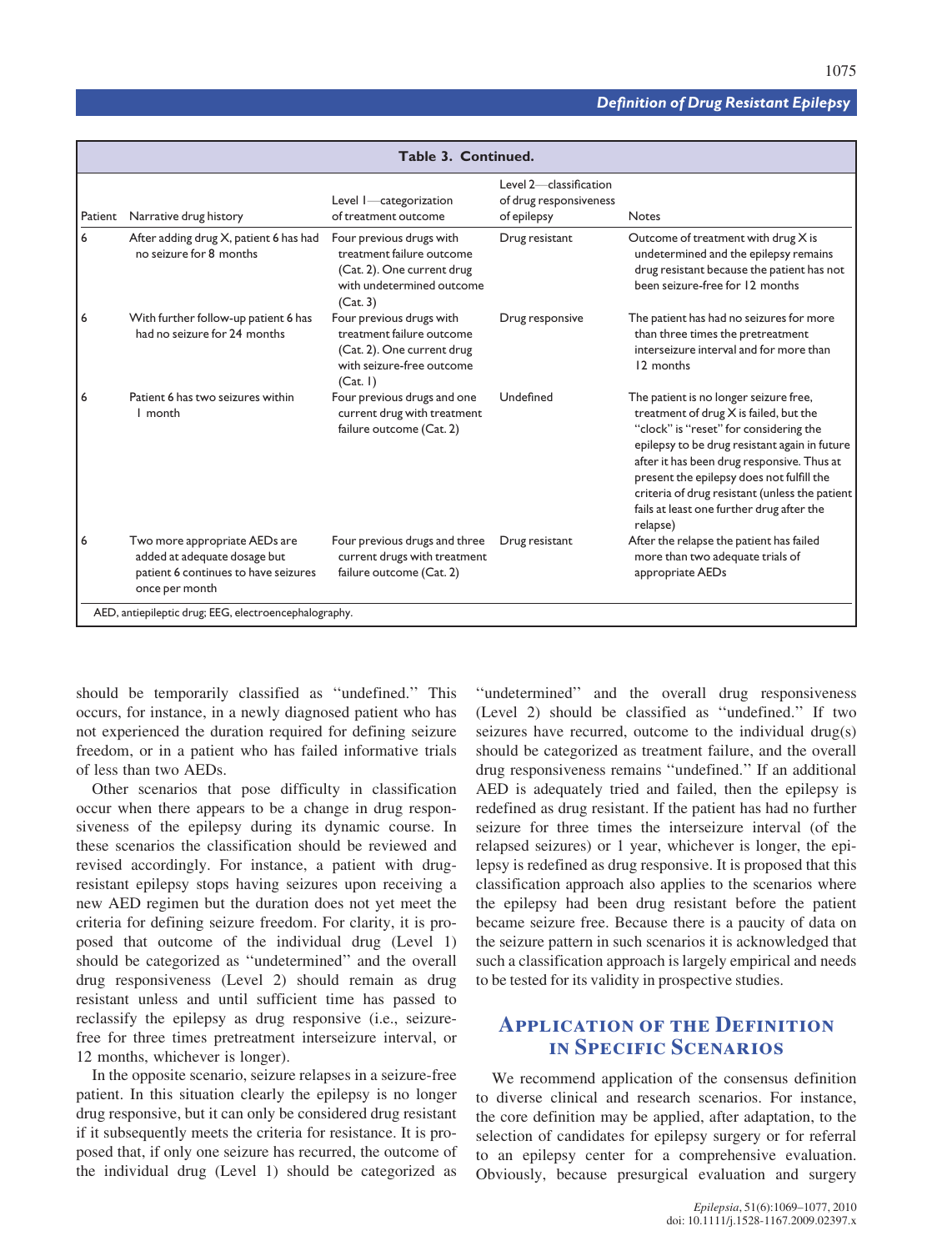itself may entail risks, the decision to offer surgical treatment requires individual risk–benefit analysis that includes an assessment of possible success with additional trials of AEDs. The proposed definition also has implications for the design of randomized drug trials and should prove useful in the selection of patients for such trials, in which the criteria for considering a patient drug resistant are often poorly described. In this setting, a standard definition of drug resistance is important to ensure that results are comparable across trials. It would be particularly important to have clear documentation of previous AEDs that failed to control seizures, excluding those ''uninformative'' trials, and including the reasons for failure.

## **CONCLUSION**

The development of the proposed consensus definition was driven by the growing need among medical practitioners and clinical researchers to adopt a common language in recognizing drug resistant epilepsy in the face of rapidly expanding therapeutic options. The definition aims to describe responsiveness to AED therapy but does not address the possible determining factors. Indeed, it is hoped that adoption of a common definition of drug resistance by researchers will facilitate the identification of such factors. During the process of formulating the definition, we were aware of deficiencies in the knowledge base, and inevitably assumptions were made that require testing and validation in future studies. In particular, there is a need for better documentation of the often fluctuating pattern of seizure occurrences and of the time course of treatment response in newly diagnosed patients. These data are required to provide a better understanding of the dynamic relationships among the various dimensions of treatment outcome. The proposed definition, therefore, is not intended to be prescriptive but represents a working framework. Clinicians and researchers should exercise their judgment in interpreting the principles described in this report when applying the definition to diverse settings. Some examples of how to apply the definition in various clinical scenarios are illustrated in Table 3. Because, as stated by Voltaire, the 18th century French Enlightenment writer and philosopher, ''the perfect is the enemy of the good,'' we hope that this consensus definition will serve its pragmatic purpose. Its adoption by the epilepsy community will allow future testing and refinement as and when new evidence emerges.

## **ACKNOWLEDGMENTS**

The work of the Task Force was supported by the ILAE, which provided funding and approved the report. We confirm that we have read the Journal's position on issues involved in ethical publication and affirm that this report is consistent with those guidelines.

Disclosure: None of the authors has any conflict of interest to disclose.

## **GLOSSARY**

| Adverse effect                   | Any response to an intervention that is<br>noxious and unintended, and which occurs<br>when the intervention is applied with<br>modalities normally used in humans for the<br>therapy of a disease                                                                                                                                                                                 |
|----------------------------------|------------------------------------------------------------------------------------------------------------------------------------------------------------------------------------------------------------------------------------------------------------------------------------------------------------------------------------------------------------------------------------|
| Appropriate                      | An intervention that has been shown to be                                                                                                                                                                                                                                                                                                                                          |
| intervention                     | safe and effective with appropriately<br>documented evidence                                                                                                                                                                                                                                                                                                                       |
| Drug responsiveness              | Whether the epilepsy is drug resistant, drug<br>responsive, or neither (undefined)                                                                                                                                                                                                                                                                                                 |
| Drug resistant<br>epilepsy       | Epilepsy in which seizures persist and seizure<br>freedom is very unlikely to be attained with<br>further manipulation of AED therapy. In the<br>current proposal, it is defined as "failure of<br>adequate trials of two tolerated and<br>appropriately chosen and used AED<br>schedules (whether as monotherapies or in<br>combination) to achieve sustained seizure<br>freedom" |
| Drug-responsive<br>epilepsy      | Epilepsy in which the patient receiving the<br>current AED regimen has been seizure-free<br>for a minimum of three times the longest<br>preintervention interseizure interval or<br>12 months, whichever is longer                                                                                                                                                                 |
| Intervention                     | A substance, device, or action applied to an<br>epilepsy patient with the primary aim of<br>reducing or preventing the occurrence of<br>seizures                                                                                                                                                                                                                                   |
| Seizure                          | Freedom from all types of seizures for                                                                                                                                                                                                                                                                                                                                             |
| freedom                          | 12 months or three times the preintervention<br>interseizure interval, whichever is longer                                                                                                                                                                                                                                                                                         |
| Treatment                        | The outcome whereby the patient did not                                                                                                                                                                                                                                                                                                                                            |
| failure                          | attain seizure freedom after an informative<br>trial of an intervention                                                                                                                                                                                                                                                                                                            |
| Treatment                        | Effect of an intervention as categorized by                                                                                                                                                                                                                                                                                                                                        |
| outcome                          | seizure control and occurrence of adverse<br>effects                                                                                                                                                                                                                                                                                                                               |
| Undefined drug<br>responsiveness | Drug responsiveness that cannot be classified<br>as either drug responsive or drug resistant                                                                                                                                                                                                                                                                                       |
| Undetermined                     | The situation whereby there is insufficient                                                                                                                                                                                                                                                                                                                                        |
| outcome                          | information to determine the outcome of<br>an intervention in terms of seizure control<br>or occurrence of adverse effects, or both                                                                                                                                                                                                                                                |
| Uninformative trial              | An intervention for which there is insufficient<br>information to determine its outcome in an<br>individual patient                                                                                                                                                                                                                                                                |

## **REFERENCES**

- Arts WF, Brouwer OF, Peters AC, Stroink H, Peeters EA, Schmitz PI, van Donselaar CA, Geerts AT. (2004) Course and prognosis of childhood epilepsy: 5-year follow-up of the Dutch study of epilepsy in childhood. Brain 127:1774–1784.
- Arzimanoglou A, Ryvlin P. (2008) Towards a clinically meaningful definition of drug-resistance. In Kahane P, Berg A, Löscher W, Nordli D, Perucca E (Eds) Progress in Epileptic Disorder (Volume 7): Drugresistant epilepsies. John Libbey Eurotext, Montrouge, France, pp. 1–6.
- Baker GA, Camfield C, Camfield P, Cramer JA, Elger CE, Johnson AL, Martins da Silva A, Meinardi H, Munari C, Perucca E, Thorbeke R.